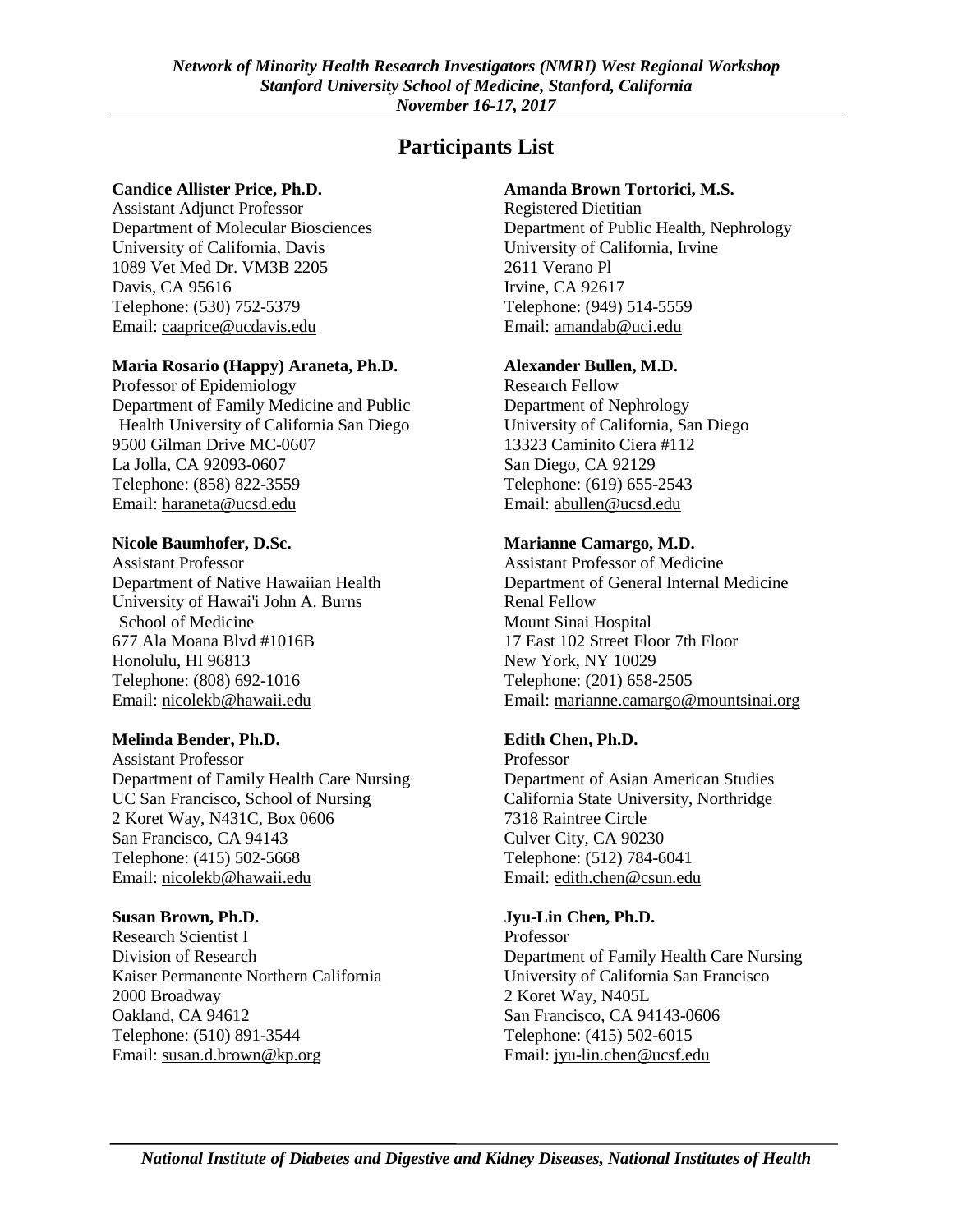### **Glenn Chertow, M.D.**

Professor of Medicine Department of Medicine/Nephrology Stanford University School of Medicine 1070 Arastradero Road, Suite 313 Palo Alto, CA 94034 Telephone: (650) 725-4738 Email: [gchertow@stanford.edu](mailto:gchertow@stanford.edu)

## **Lawrence Chu, Ph.D.**

Associate Professor Department of Health Sciences California State University Northridge Northridge, CA 91330-8285 Telephone: (818) 677-3101 Email: [lawrence.chu@csun.edu](mailto:lawrence.chu@csun.edu)

## **Camille Clarke, M.D.**

Assistant Professor Department of Preventive and Internal Medicine Loma Linda University 27000 W Lugonia Ave Redlands, CA 92374 Telephone: (909) 749-0212 Email: [cclarke@llu.edu](mailto:cclarke@llu.edu)

## **Waldo Concepcion, M.D.**

Professor of Surgery Department of Surgery - Multi-Organ Transplantation Stanford University School of Medicine 750 Welch Road Suite #319 Palo Alto, CA 94304 Telephone: (650) 723-5454 Email: [waldo1@stanford.edu](mailto:waldo1@stanford.edu)

## **Victor Cueto, M.D.**

Postdoctoral Scholar - Clinical Instructor Department of Pediatrics Stanford University 1265 Welch Rd Stanford, CA 94305 Telephone: (650) 725-8292 Email: [vcueto@stanford.edu](mailto:vcueto@stanford.edu)

## **Paul Garcia, M.D.**

Professor School of Medicine Department of Neurology University of California, San Francisco 400 Parnassus Avenue San Francisco, CA 94117 Telephone: (415) 353-2437 Email: [paul.garcia@ucsf.edu](mailto:paul.garcia@ucsf.edu)

## **Aida Habtezion, M.D.**

Associate Professor of Medicine Department of Medicine, Gastroenterology & Hepatology Stanford University 300 Pasteur Dr. Alway Bldg, Room M211 Stanford, CA 94305 Telephone: (650) 725-6511 Email: [aidah@stanford.edu](mailto:aidah@stanford.edu)

## **Frank Hamilton, M.D.**

Program Director Division of Digestive Diseases and Nutrition National Institute of Diabetes and Digestive and Kidney Diseases, NIH 6707 Democracy Boulevard Room 669, MSC 5450 Bethesda, MD 20892-5450 Telephone: (301) 594-8877 Email: [hamiltonf@mail.nih.gov](mailto:hamiltonf@mail.nih.gov)

## **Diondra Harris, Ph.D.**

Post-Doc Fellow Department of Cancer Research and Training Charles Drew University and UCLA Cancer Partnership 123 S Allen Ave. Pasadena, CA 91106 Telephone: (205) 233-0037 Email: [diondraharris@cdrewu.edu](mailto:diondraharris@cdrewu.edu)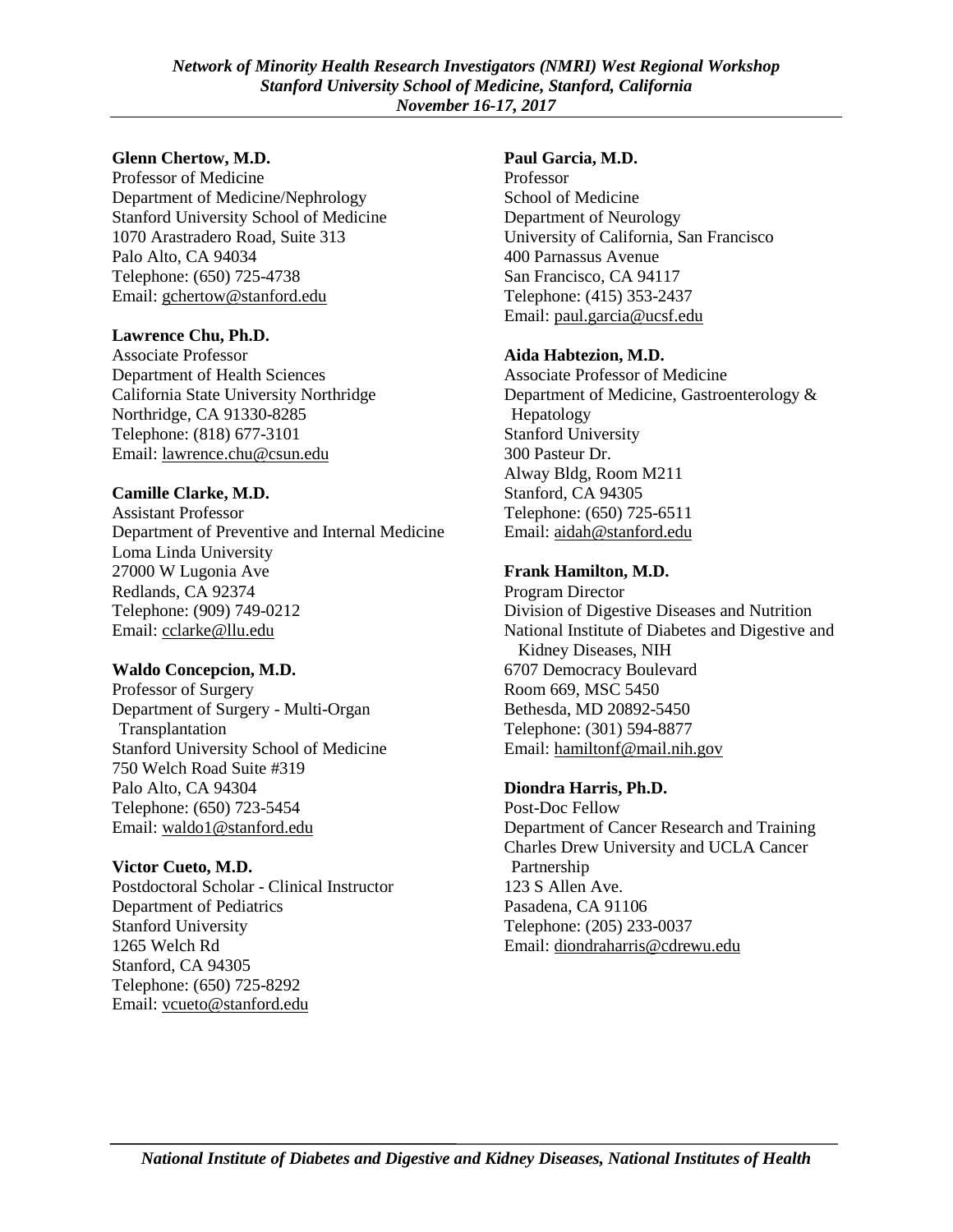#### **Rosalba Hernandez, Ph.D.**

Assistant Professor School of Social Work University of Illinois at Urbana-Champaign 1010 W. Nevada St, MC-082 Urbana, IL 61801 Telephone: (217) 300-1049 Email: [rherna17@illinois.edu](mailto:rherna17@illinois.edu)

#### **Jeanne Heschele**

Funding Opportunity Administrator Research Management Group Stanford Medicine, Stanford University 3172 Porter Drive Palo Alto, CA 94304-1212 Telephone: (650) 245-2351 Email: [jheschele@stanford.edu](mailto:jheschele@stanford.edu)

### **Patricia Heyn, Ph.D.**

Associate Professor Department of Physical Medicine and Rehabilitation University of Colorado Anschultz Medical Campus 16031 W 79th Place Arvada, CO 80007 Telephone: (303) 513-7740 Email: [patricia.heyn@ucdenver.edu](mailto:patricia.heyn@ucdenver.edu)

#### **Amber Johnson, Ph.D.**

Assistant Professor Department of Health Science California State University, Long Beach 1250 Bellflower Blvd HHS2-FOA 13 Long Beach, CA 90840 Telephone: (336) 253-1778 Email: [amber.johnson@csulb.edu](mailto:amber.johnson@csulb.edu)

#### **Julene Johnson, Ph.D.**

Professor and Associate Dean of Research School of Nursing University of California, San Francisco 3333 California, Suite 340 San Francisco, CA 94118 Telephone: (415) 476-1106 Email: [julene.johnson@ucsf.edu](mailto:julene.johnson@ucsf.edu)

#### **James Kahn, M.D.**

Professor of Medicine Stanford University Director of Trainees Experience Veterans Administration Palo Alto Health Care System 291 Campus Drive Mail Code: 5411 Stanford, CA 94305 Email: [jameskahn@stanford.edu](mailto:jameskahn@stanford.edu)

#### **Jesus Lopez-Guisa, Ph.D.**

Associate Professor Clinical Researcher Seattle Children's Hospital, Room 539 1900 Ninth Avenue Seattle, WA 98101 Telephone: (206) 884-1227 Email: [jesus.lopez-guisa@seattlechildrens.org](mailto:jesus.lopez-guisa@seattlechildrens.org)

#### **Yvonne (Bonnie) Maldonado, M.D.**

Senior Associate Dean Faculty Development and Diversity Professor of Pediatrics Infectious Diseases SUMC, G312B ID Stanford, CA 94305-5208 Telephone: (650) 723-5682 Email: [bonniem@stanford.edu](mailto:bonniem@stanford.edu)

### **Winnie Martinez**

Program Officer Network of Minority Health Research Investigators (NMRI) National Institute of Diabetes and Digestive and Kidney Diseases, NIH Two Democracy Plaza, Room 9215 6707 Democracy Blvd. Bethesda, MD 20892-5454 Telephone: (301) 435-2988 Email: [Winnie.Martinez@NIH.gov](mailto:Winnie.Martinez@NIH.gov)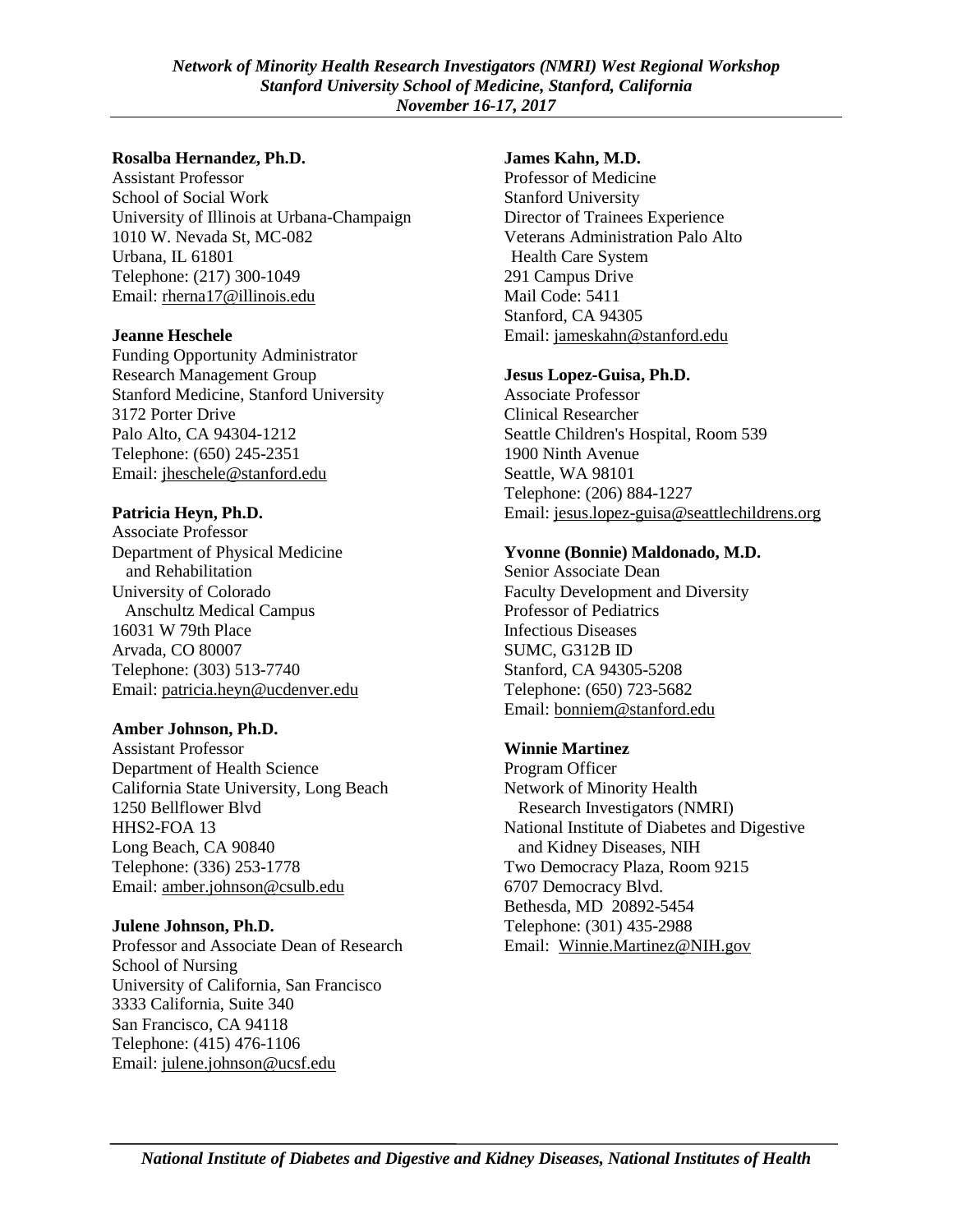### **Marjorie Mau, M.D.**

Professor Native Hawaiian Health and Medicine John A. Burns School of Medicine 677 Ala Moana Blvd. Ste 1016-B Honolulu, HI 96813 Telephone: (808) 692-1019 Email: [mmau@hawaii.edu](mailto:mmau@hawaii.edu)

## **Terrance Mayes, Ed.D.**

Associate Vice Chancellor of Diversity Inclusion – Chief Diversity Officer Susan and Henry Samueli College of Health Sciences UC Irvine Health System University of California, Irvine 1001 Health Sciences Road Irvine, CA 92697-3950 Telephone: 949-824-7363 E-mail[: mayest@uci.edu](mailto:mayest@uci.edu)

## **Ravindra Mehta, M.D.**

Professor Emeritus of Clinical Medicine Department of Medicine/Nephrology University of California at San Diego 8375 La Jolla Scenic Drive N La Jolla, CA 92037 Telephone: (858) 922-0535 Email: [rmehta@ucsd.edu](mailto:rmehta@ucsd.edu)

### **Carolina Noya, Ph.D.**

Associate Clinical Professor Department of Family Health Care Nursing University of California, San Francisco 400 Jarvis Road Santa Cruz, CA 95065 Telephone: (831) 331-3751 Email: [carolina.noya@ucsf.edu](mailto:carolina.noya@ucsf.edu)

## **Latha Palaniappan, M.D.**

Professor Department of Medicine Stanford University 1070 Arastradero Palo Alto, CA 94025 Telephone: (650) 498-4427 Email: [lathap@stanford.edu](mailto:lathap@stanford.edu)

## **Luis Rodriguez, M.P.H.**

Doctoral Candidate Department of Epidemiology & Biostatistics University of California, San Francisco 1838 Noriega St, Unit B San Francisco, CA 94122 Telephone: (831) 261-5877 Email: [luis.rodriguez@ucsf.edu](mailto:luis.rodriguez@ucsf.edu)

## **Julia Roncoroni, Ph.D.**

Counseling Psychologist Department of Counseling Psychology University of Denver 6300 E Hampden Ave. Apartment 2418 Denver, CO 80222 Telephone: (352) 682-6368 Email: [juliaroncoroni@gmail.com](mailto:juliaroncoroni@gmail.com)

## **Eunice Samuels-Hamilton, Ph.D.**

Assistant Professor Department of Nursing and Public Health South University 1132 Carberry Road Niles, MI 49120 Telephone: (269) 684-2837 Email: [euhamilton@southuniversity.edu](mailto:euhamilton@southuniversity.ed)

## **Virginia Sarapura, M.D.**

Associate Professor University of Colorado, Anschutz Medical Campus 12801 E 17th Ave., MS 8106 Aurora, CO 80045 Telephone: (303) 724-3931 Email: [virginia.sarapura@ucdenver.edu](mailto:virginia.sarapura@ucdenver.edu)

## **Eric Sibley, M.D., Ph.D.**

Associate Professor of Pediatrics Assistant Dean for Academic Advising Associate Chair for Academic Affairs Department of Pediatrics Stanford University School of Medicine 300 Pasteur Drive G310, Mail Code: 5208 Stanford, CA 94305 Telephone: (650) 723-5070 Email: [eric.sibley@stanford.edu](mailto:eric.sibley@stanford.edu)